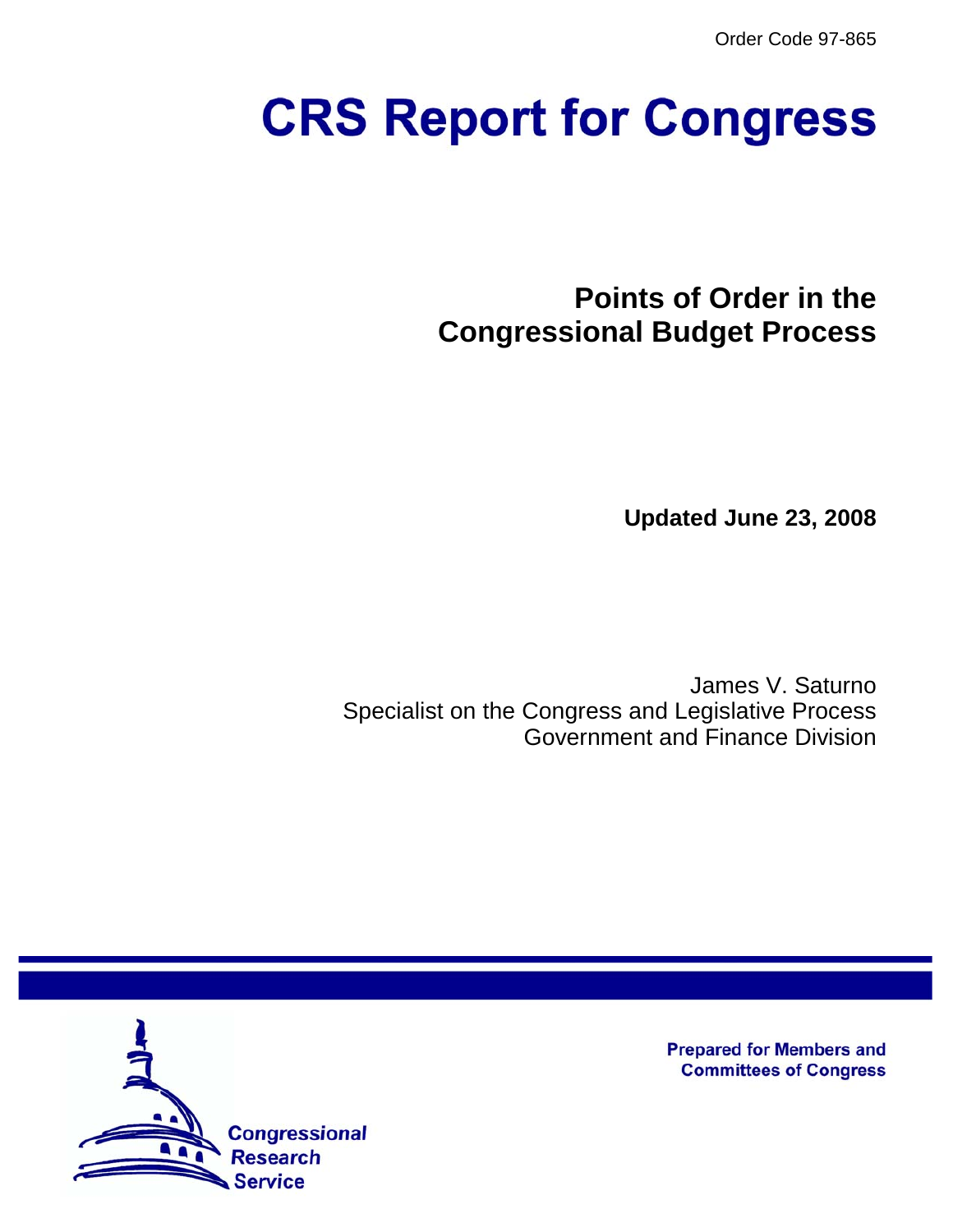### Points of Order in the Congressional Budget Process

#### **Summary**

The Congressional Budget Act of 1974 (Titles I-IX of P.L. 93-344, as amended) created a process that Congress uses each year to establish and enforce the parameters for budgetary legislation. Enforcement is accomplished through the use of points of order, and through the reconciliation process. Points of order are prohibitions against certain types of legislation or congressional actions. These prohibitions are enforced when a Member raises a point of order against legislation that may violate these rules when it is considered by the House or Senate.

This report summarizes points of order under the Congressional Budget Act of 1974, as amended, as well as related points of order established in the budget resolutions adopted by Congress in 2007 (S.Con.Res. 21, 110<sup>th</sup> Congress) and 2008  $(S. Con. Res. 70, 110<sup>th</sup> Congress)$ , the Rules of the House for the  $110<sup>th</sup> Congress$ , and the Budget Enforcement Act of 1990 (P.L. 101-508). In addition, it describes how points of order are applied and the processes used for their waiver in the House and Senate.

This report will be updated to reflect any additions or further changes to these points of order.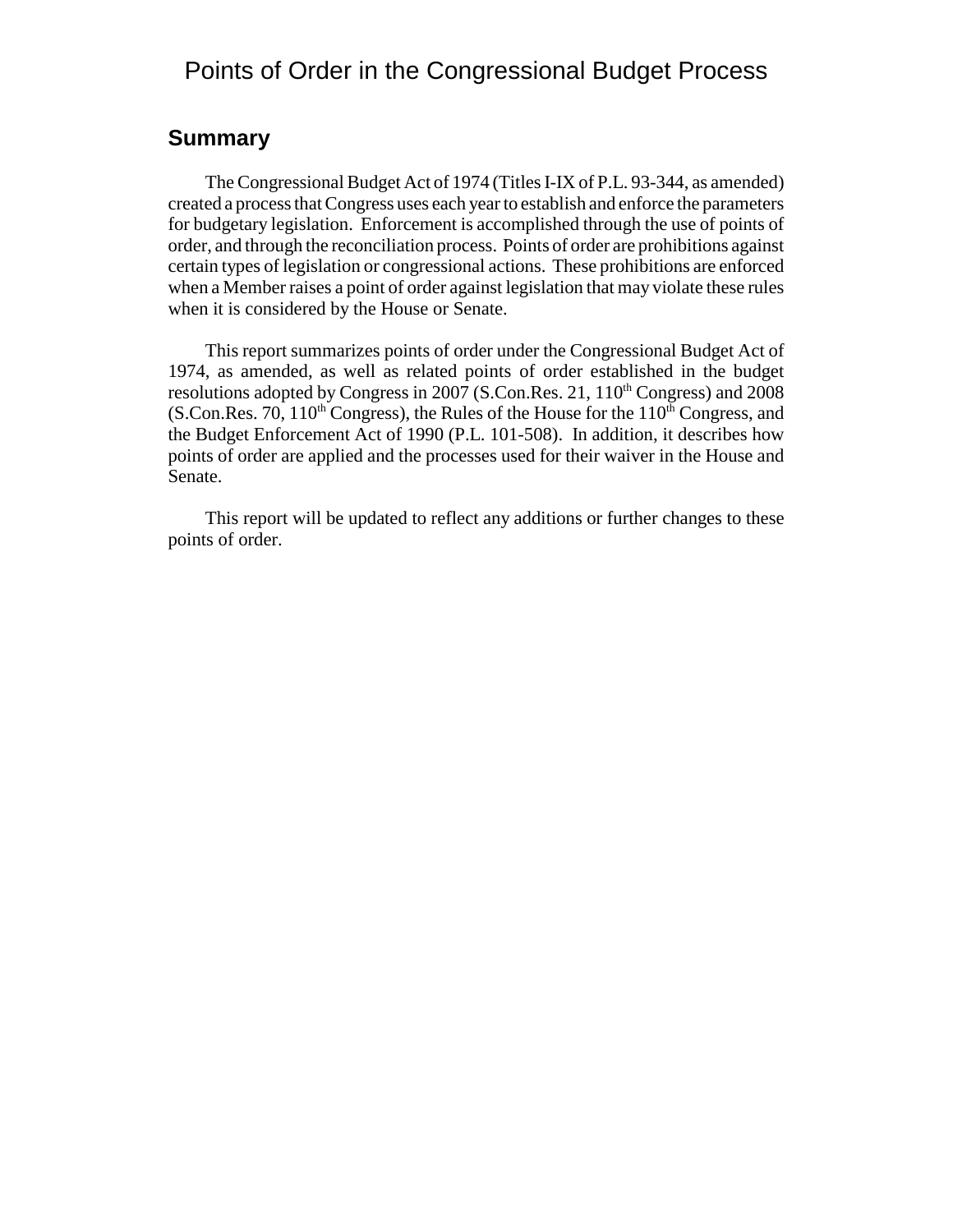## **Contents**

# **List of Tables**

| Table 1. Points of Order Under the Congressional Budget Act of 19745                                             |  |
|------------------------------------------------------------------------------------------------------------------|--|
| Table 2. Points of Order Under S.Con.Res. 70 (110 <sup>th</sup> Congress)                                        |  |
|                                                                                                                  |  |
| Table 3. Points of Order Under S.Con.Res. 21 (110 <sup>th</sup> Congress)                                        |  |
| (Budget Resolution for FY2008) $\ldots \ldots \ldots \ldots \ldots \ldots \ldots \ldots \ldots \ldots \ldots 12$ |  |
| Table 4. Points of Order Under H.Res. 6 (110 <sup>th</sup> Congress)                                             |  |
|                                                                                                                  |  |
| Table 5. Point of Order Under P.L. 101-508                                                                       |  |
|                                                                                                                  |  |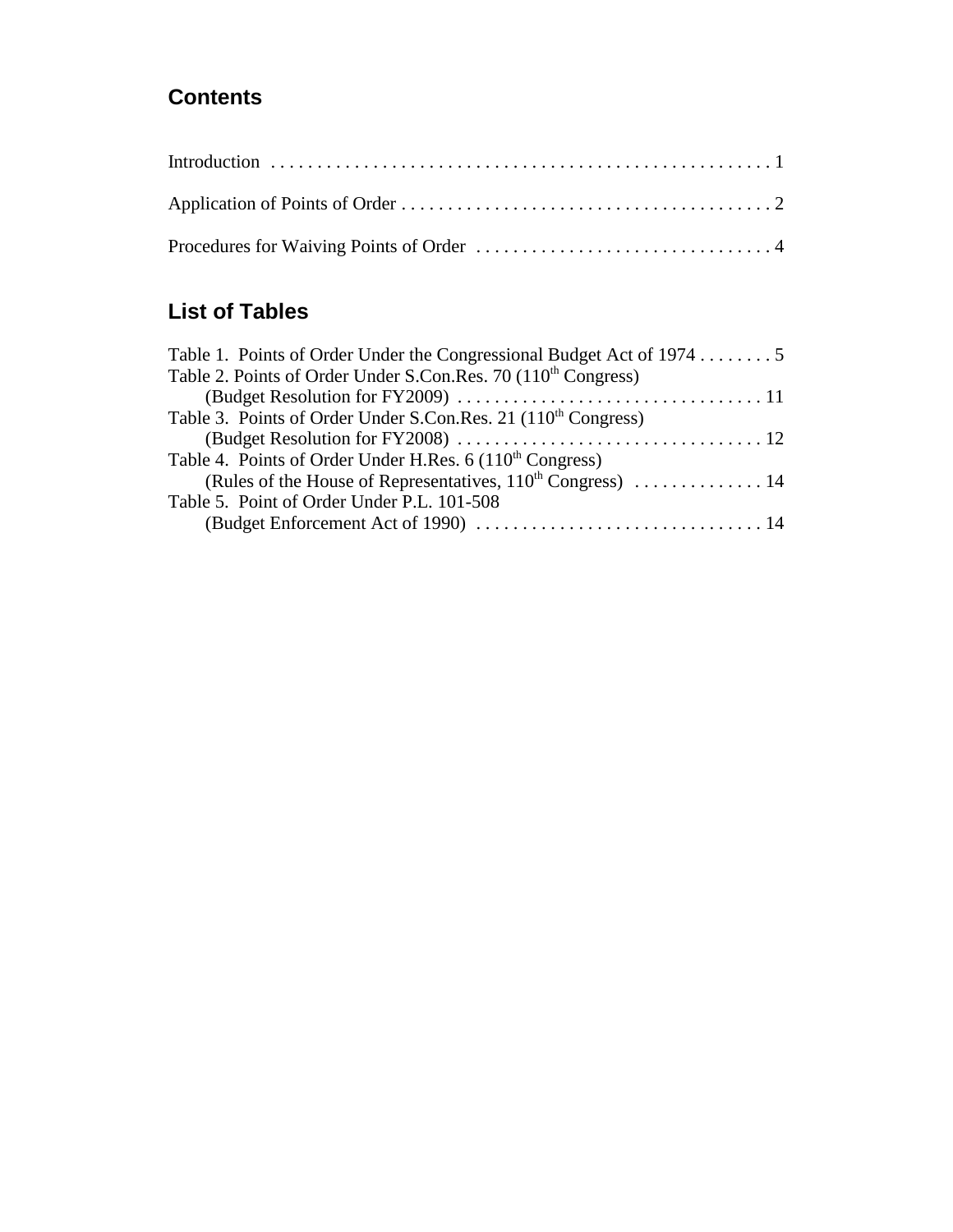# Points of Order in the Congressional Budget Process

#### **Introduction**

The Congressional Budget Act of  $1974<sup>1</sup>$  established the basic framework that is used today for congressional consideration of budget and fiscal policy. The act provided for the adoption of a concurrent resolution on the budget (budget resolution) as a mechanism for coordinating congressional budgetary decision making. This process supplements other House and Senate procedures for considering spending and revenue legislation by allowing Congress to establish and enforce parameters with which those separate pieces of budgetary legislation must be consistent. The parameters are established each year when Congress adopts the budget resolution, setting forth overall levels for new budget authority, outlays, revenues, deficit, and debt.

These overall spending levels are then allocated to the various committees in the House and Senate responsible for spending legislation. The overall levels and allocations are then enforced through the use of points of order, and through implementing legislation, such as that enacted through the reconciliation process.2 Points of order are prohibitions against certain types of legislation or congressional actions. These prohibitions are enforced when a Member raises a point or order against legislation that is alleged to violate these rules when it is considered by the House or Senate. Points of order are not self-enforcing. A point of order must be raised by a Member on the floor of the chamber before the presiding officer can rule on its application, and thus for its enforcement.

<sup>&</sup>lt;sup>1</sup> The Congressional Budget Act (Titles I-IX of P.L. 93-344) has been amended on a number of occasions since its enactment. The most salient of the modifications has been as a result of the Balanced Budget and Emergency Deficit Control Act of 1985 (P.L. 99-177, also known as Gramm-Rudman-Hollings or GRH); the Balanced Budget and Emergency Deficit Control Reaffirmation Act of 1987 (P.L. 100-119); the Budget Enforcement Act of 1990 (Title XIII of the Omnibus Budget Reconciliation Act of 1990, P.L. 101-508); Title XIV of the Omnibus Budget Reconciliation Act of 1993 (P.L. 103-66); and Title X of the Balanced Budget Act of 1997 (P.L. 105-33).

<sup>&</sup>lt;sup>2</sup> The reconciliation process is an optional procedure set forth in Section 310 of the Congressional Budget Act. First used in 1980, reconciliation is a two-step process triggered when the budget resolution includes instructions to one or more committee(s) directing them to recommend changes in revenue or spending laws necessary to achieve the overall levels agreed to. The recommendations are then considered in one or more reconciliation measures under expedited procedures. Certain features of the reconciliation process are enforced by points of order that are included in this report. For more on the reconciliation process generally, see CRS Report RL33030, *The Budget Reconciliation Process: House and Senate Procedures*, by Robert Keith and Bill Heniff Jr.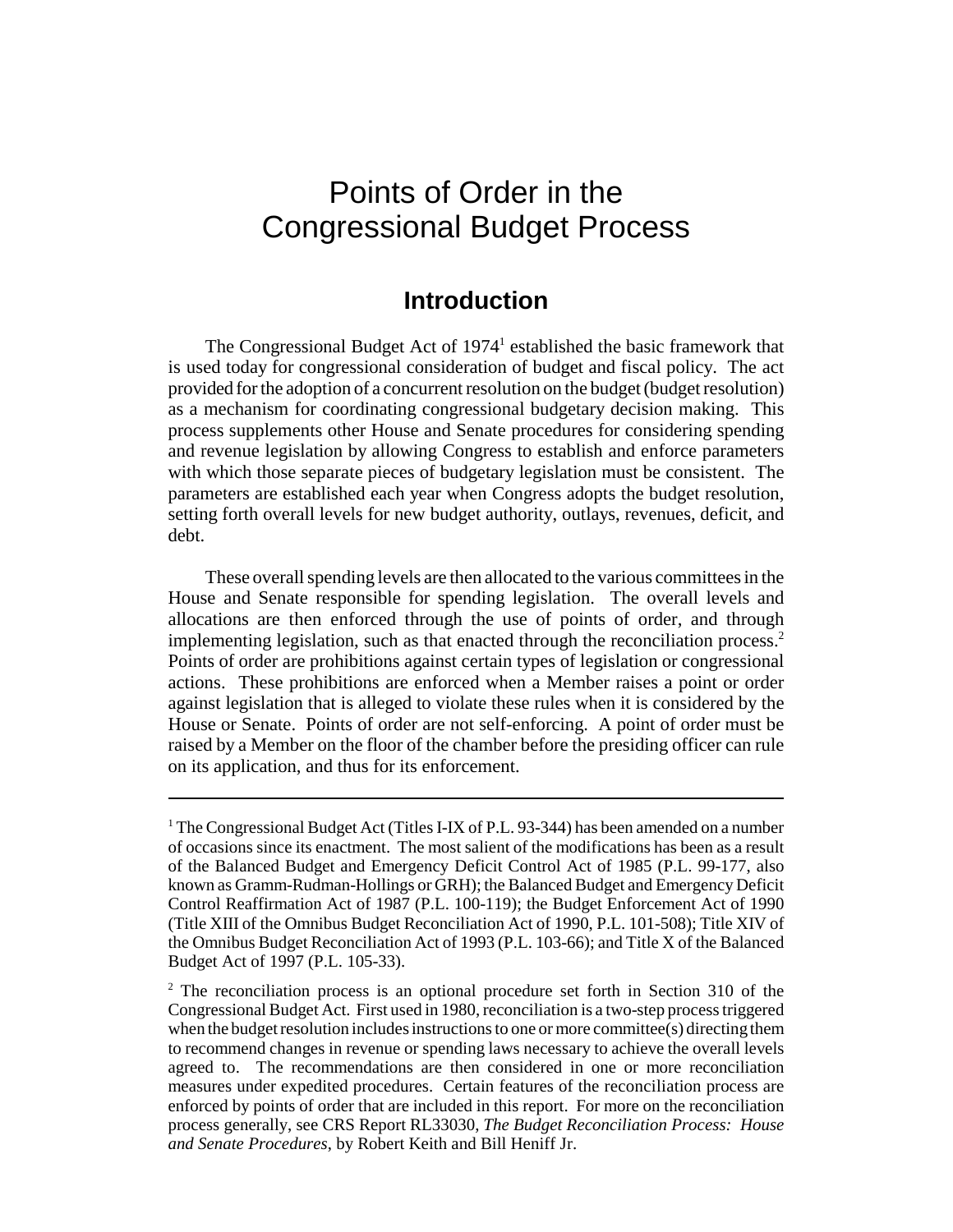Although the congressional budget process encompasses myriad procedures dealing with spending, revenue, and debt legislation, this paper focuses only on that portion of the process that stems from the Congressional Budget Act. The tables below list the points of order currently included in the Congressional Budget Act (**Table 1**), as well as related points of order established in other measures. These other measures include the FY2009 budget resolution (**Table 2**), the FY2008 budget resolution (**Table 3**), H.Res.  $6(110<sup>th</sup> Congress)$ , adopting the rules of the House for the 110th Congress (**Table 4**), and the Budget Enforcement Act of 1990 (**Table 5**) that pertain to the consideration, contents, or implementation of the budget resolution.

Points of order are typically in the form of a provision stating that "it shall not be in order" for the House or Senate to take a specified action or consider certain legislation that is inconsistent with the requirements of the Budget Act. Other provisions of the act, formulated differently, establish various requirements or procedures, particularly concerning the contents and consideration of the budget resolution or reconciliation legislation. These provisions, however, are not typically enforced through points of order, and are not included here.<sup>3</sup>

As amended through the Balanced Budget Act of 1997, points of order in the Congressional Budget Act are permanent. None of the provisions listed in **Table 1** is scheduled to expire, although several points of order have limited applicability or have been rendered moot by the expiration of limits they were intended to enforce.<sup>4</sup> The freestanding point of order protecting the Social Security trust fund in the House established in the Budget Enforcement Act (**Table 5**) is also permanent. However, other points of order established under recent budget resolutions have various sunset provisions or limited application (see **Table 2** and **Table 3** for current examples).

#### **Application of Points of Order**

Most points of order in the Budget Act apply to measures as a whole, as well as to motions, amendments, or conference reports to those measures. When a point of order is sustained against consideration of some matter, the effect is that the matter in question falls.

The application of points of order in the House is clarified in Section 315 of the Budget Act. This provision states that for cases in which a reported measure is

<sup>&</sup>lt;sup>3</sup> For example, the prohibition against motions to recommit concurrent resolutions on the budget in the House under Section  $305(a)(2)$  of the act is typically not counted as a separate point of order. Likewise, the requirement under Section 308(a) of the act for reports on legislation to include cost estimates is not formulated as a point of order, although the House has deemed it necessary to formally waive the provision on occasion.

<sup>&</sup>lt;sup>4</sup> The expiration of the provisions of the Balanced Budget and Emergency Deficit Control Act at the end of FY2002 has rendered moot a number of points of order. For example, points of order provided in the Congressional Budget Act to allow the Senate to enforce discretionary spending limits (Section 312(b)) or maximum deficit amounts (Section 312(c)) have been rendered moot because no statute currently specifies such a limit or amount.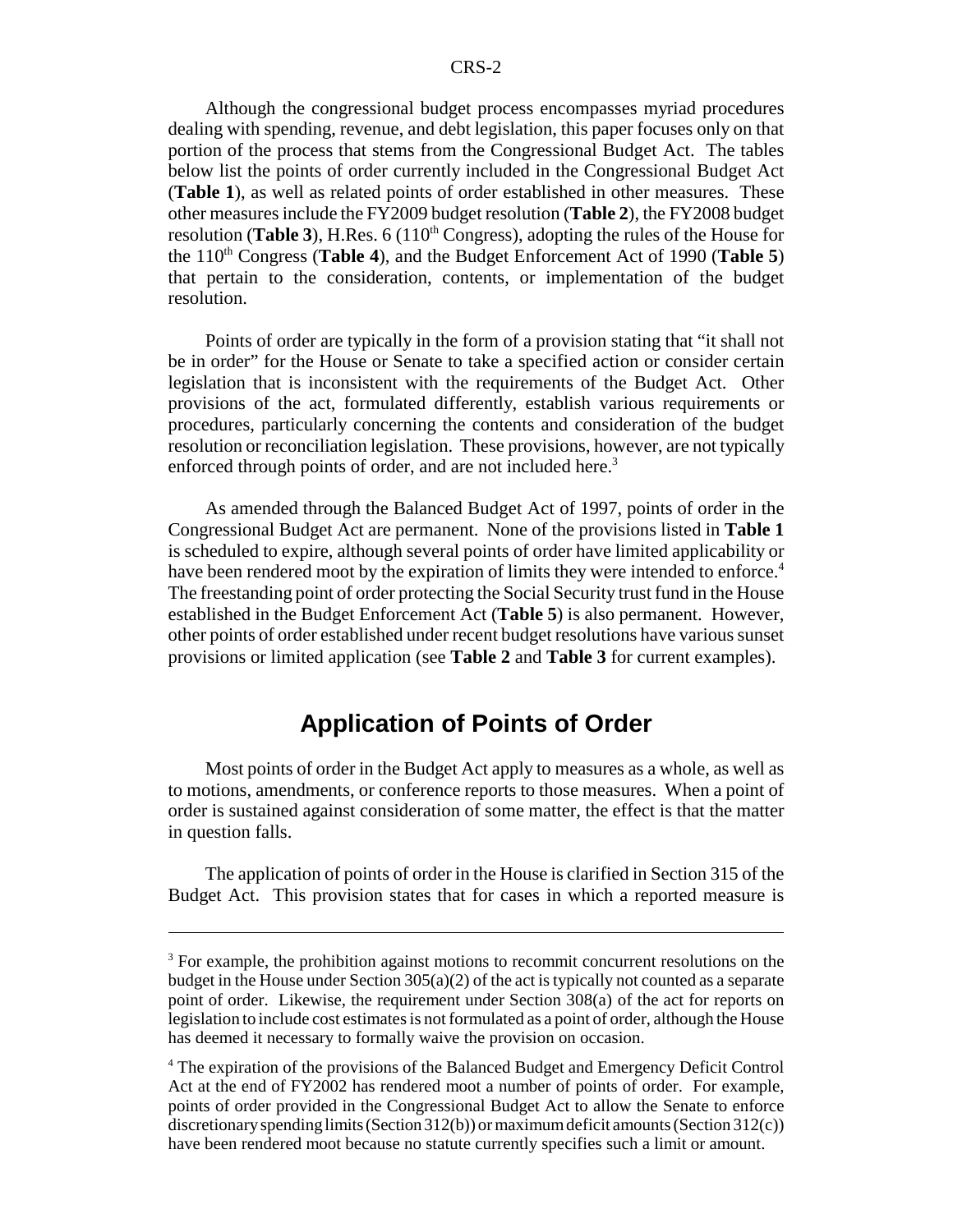considered pursuant to a special rule, a point of order against a bill "as reported" would apply to the text made in order by the rule as original text for the purpose of amendment or to the text on which the previous question is ordered directly to passage. In this way, no point of order would be considered as applying (and no waiver would be required) if a substitute resolved the problem. In addition, The Rules of the House for the  $110<sup>th</sup>$  Congress include a provision further specifying that for measure considered pursuant to a special rule, points of order under Title III of the Budget Act apply regardless of whether the measure considered is actually reported from committee. Under Rule XXI, clause 8, points of order apply to the form of a measure recommended by the reporting committee where the statute uses the term "as reported" (in the case of a measure that has been reported), the form of the measure made in order as an original text for the purpose of amendment, or the form of the measure on which the previous question is ordered directly to passage.

The effect of a point of order in the Senate is clarified under Section 312(f) which provides that when a point of order against a measure is sustained, the measure is recommitted to the appropriate committee for any further consideration. This allows the Senate an opportunity to remedy the problem that caused the point of order. Section 312(d) is also designed to provide the Senate with the opportunity to remedy a problem that would provoke a point of order. This provision states that a point of order may not be raised against a measure, amendment, motion, or conference report while an amendment or motion that would remedy the problem is pending.

Section 312(e) clarifies that any point of order that would apply in the Senate against an amendment also applies against amendments between the Houses. Further, this section also states that the effect would "be the same as if the Senate had disagreed to the amendment." This would allow the Senate to keep the underlying measure pending, and thus retain the ability to resolve their differences with the House. This provision therefore means that any resolution of the differences between the House- and Senate-passed versions of a measure, whether it is in the form of a conference report or not, must adhere to the provisions of the Budget Act.

There are exceptions to the general principle of applying points of order to a measure as a whole. The most salient is probably Section 313, the so-called Byrd Rule. This section applies to matter "contained in any title or provision" in a reconciliation bill or resolution (or conference report thereon), as well as any amendment or motion. If a point of order is sustained under this section, only the provision in question is stricken, or the amendment or motion falls.<sup>5</sup> Several of the points of order in the Senate established under recent budget resolutions have been written so that they apply to individual provisions rather than the measure as a whole, in the manner provided in Section 313(e) of the Budget Act. The point of order against emergency spending designations (Section 204(a)(5) of S.Con.Res. 21 (110<sup>th</sup> Congress)) further provides that, if sustained, the effect of this point of order is that a provision making an emergency designation shall be stricken, and may not be offered as an amendment from the floor.

<sup>&</sup>lt;sup>5</sup> Section 313(d) provides a special procedure for further consideration of a measure should a point of order under this section be sustained against a provision in a conference report.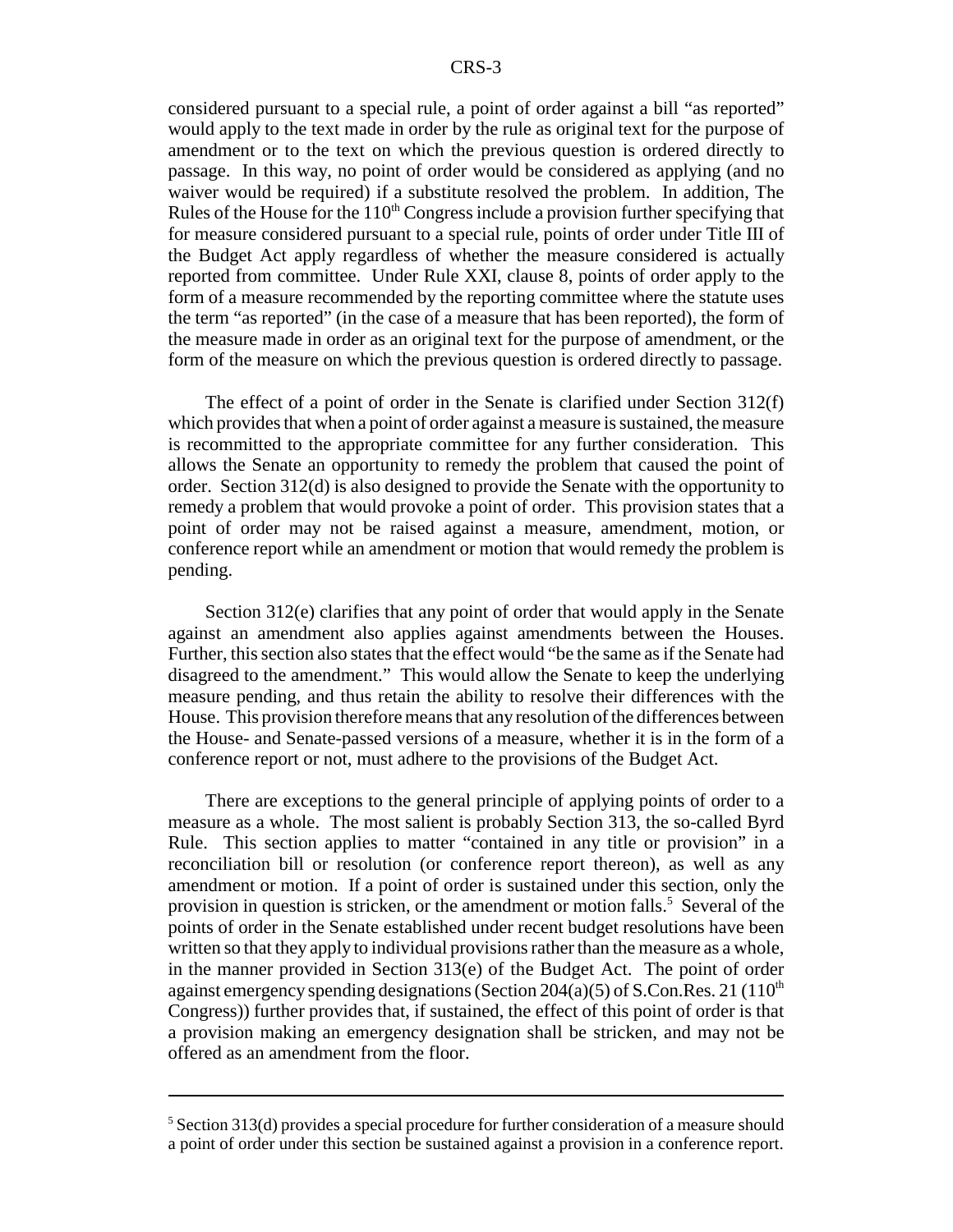#### **Procedures for Waiving Points of Order**

The Congressional Budget Act sets forth certain procedures, under Section 904, for waiving points of order under the act. These waiver procedures apply in the Senate only. Under these procedures, a Senator may make a motion to waive the application of a point of order either preemptively before it can be raised, or after it is raised, but before the presiding officer rules on its merits.<sup>6</sup>

In the Senate, most points of order under the Budget Act may be waived by a vote of at least three-fifths of all Senators duly chosen and sworn (60 votes if there are no vacancies) (see **Table 1**). The three-fifths waiver requirement was first established for some points of order under the Balanced Budget and Emergency Deficit Control Act of 1985. Beginning with the Balanced Budget Act of 1997, this super-majority threshold was applied to several additional points of order on a temporary basis. These points of order are identified in Section 904(c)(2), and the three-fifths requirement is currently scheduled to expire September 30, 2017.<sup>7</sup> The three-fifths threshold has also been required for the Senate to waive the application of many of the points of order established in recent budget resolutions, such as the PAYGO point of order. As with other provisions of Senate rules, Budget Act points of order also may be waived by unanimous consent.

In the House, Budget Act points of order are typically waived by the adoption of special rules, although other means (such as unanimous consent or suspension of the rules) may also be used. A waiver may be used to protect a bill, specified provision(s) in a bill, or an amendment from a point of order that could be raised against it. Waivers may be granted for one or more amendments even if they are not granted for the underlying bill. The House may waive the application of one or more specific points of order, or they may include a "blanket waiver," that is, a waiver that would protect a bill, provision, or amendment from any point of order.

<sup>&</sup>lt;sup>6</sup> In the case of points of order under Section 313 of the Budget Act (and by extension, points of order under Section 204 of S.Con.Res. 21 (110<sup>th</sup> Congress) and Section 313 of S.Con.Res. 70 (110<sup>th</sup> Congress)), as well as points of order under Section 314 of S.Con.Res. 70  $(110<sup>th</sup> Congress)$ , a single point of order may be raised against several provisions. The Presiding Officer may sustain the point of order "as to some or all of the provisions," and a motion to waive the point of order may, likewise, be made concerning some or all of the provisions against which the point of order was raised.

 $7$  As originally provided in Title X of the Balanced Budget Act of 1997, the three-fifths requirement expired on September 30, 2002. The Senate subsequently adopted S.Res. 304 on October 16, 2002, renewing the three-fifths requirement for all of the points of order identified in Section  $904(c)(2)$  (except for Section  $302(f)(2)(B)$ ) through April 15, 2003. The three-fifths requirement (including for Section  $302(f)(2)(B)$ ) was renewed through September 30, 2008, under Section 503 of H.Con.Res. 95 (108<sup>th</sup> Congress), extended through September 30, 2010, under Section 403 of H.Con.Res. 95 ( $109<sup>th</sup>$  Congress), and is currently extended through September 30, 2017, under Section 205 of S.Con.Res. 21  $(110<sup>th</sup>$ Congress).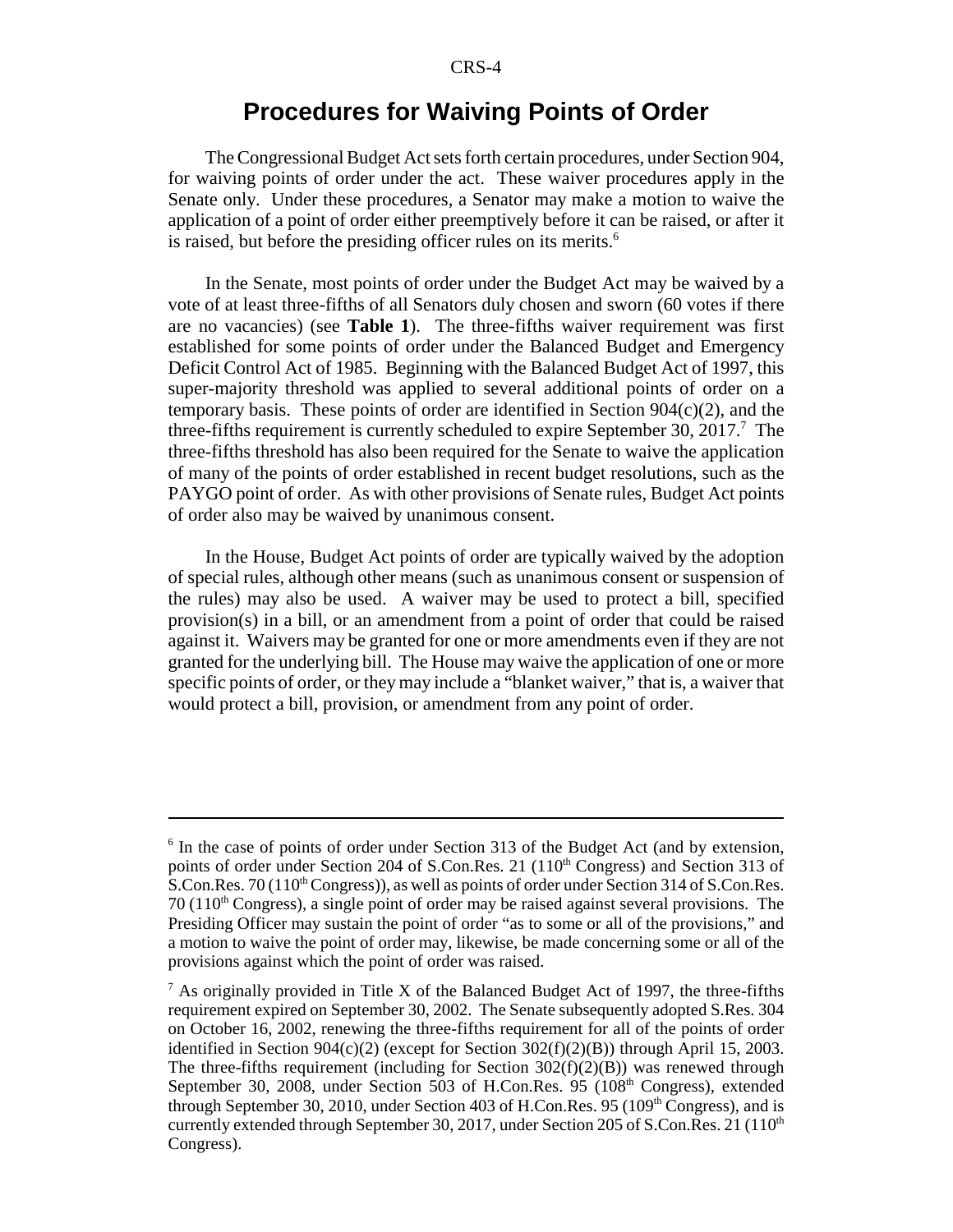#### CRS-5

#### **Table 1. Points of Order Under the Congressional Budget Act of 1974**

| <b>Section</b> | <b>Description</b>                                                                                                                                                                                                                                                                                                                                                                              | <b>Application</b>                                                                | <b>Senate</b><br><b>Waiver Vote</b> <sup>a</sup> |
|----------------|-------------------------------------------------------------------------------------------------------------------------------------------------------------------------------------------------------------------------------------------------------------------------------------------------------------------------------------------------------------------------------------------------|-----------------------------------------------------------------------------------|--------------------------------------------------|
| 301(g)         | In the Senate, prohibits consideration<br>of a budget resolution using more<br>than one set of economic<br>assumptions.                                                                                                                                                                                                                                                                         | <b>Budget</b><br>resolution,<br>amendment,<br>or conference<br>report.            | Simple<br>majority                               |
| 301(i)         | In the Senate, prohibits consideration<br>of a budget resolution that would<br>decrease the Social Security surplus<br>in any fiscal year covered by the<br>resolution.                                                                                                                                                                                                                         | <b>Budget</b><br>resolution,<br>amendment,<br>motion, or<br>conference<br>report. | Three-fifths*                                    |
| 302(c)         | Prohibits the consideration of any<br>measure within the jurisdiction of the<br>House or Senate Appropriations<br>Committees that provides new budget<br>authority for a fiscal year until the<br>committee makes the suballocation<br>required by Section 302(b).                                                                                                                              | Bill, joint<br>resolution,<br>amendment,<br>motion, or<br>conference<br>report.   | Three-fifths*                                    |
| 302(f)(1)      | In the House, after action on a budget<br>resolution is completed, prohibits<br>consideration of legislation providing<br>new budget authority for any fiscal<br>year that would cause the applicable<br>allocation of new budget authority<br>made pursuant to Section $302(a)$ or<br>(b) for the first fiscal year or for the<br>total of all fiscal years to be<br>exceeded. <sup>b, c</sup> | Bill, joint<br>resolution,<br>amendment,<br>or conference<br>report.              | n/a                                              |
| 302(f)(2)(A)   | In the Senate, after a budget<br>resolution is agreed to, prohibits<br>consideration of legislation (from any<br>committee other than the<br>Appropriations Committee) that<br>would cause the applicable allocation<br>of new budget authority or outlays<br>made pursuant to Section $302(a)$ for<br>the first fiscal year or for the total of<br>all fiscal years to be exceeded.            | Bill, joint<br>resolution,<br>amendment,<br>motion, or<br>conference<br>report.   | Three-fifths*                                    |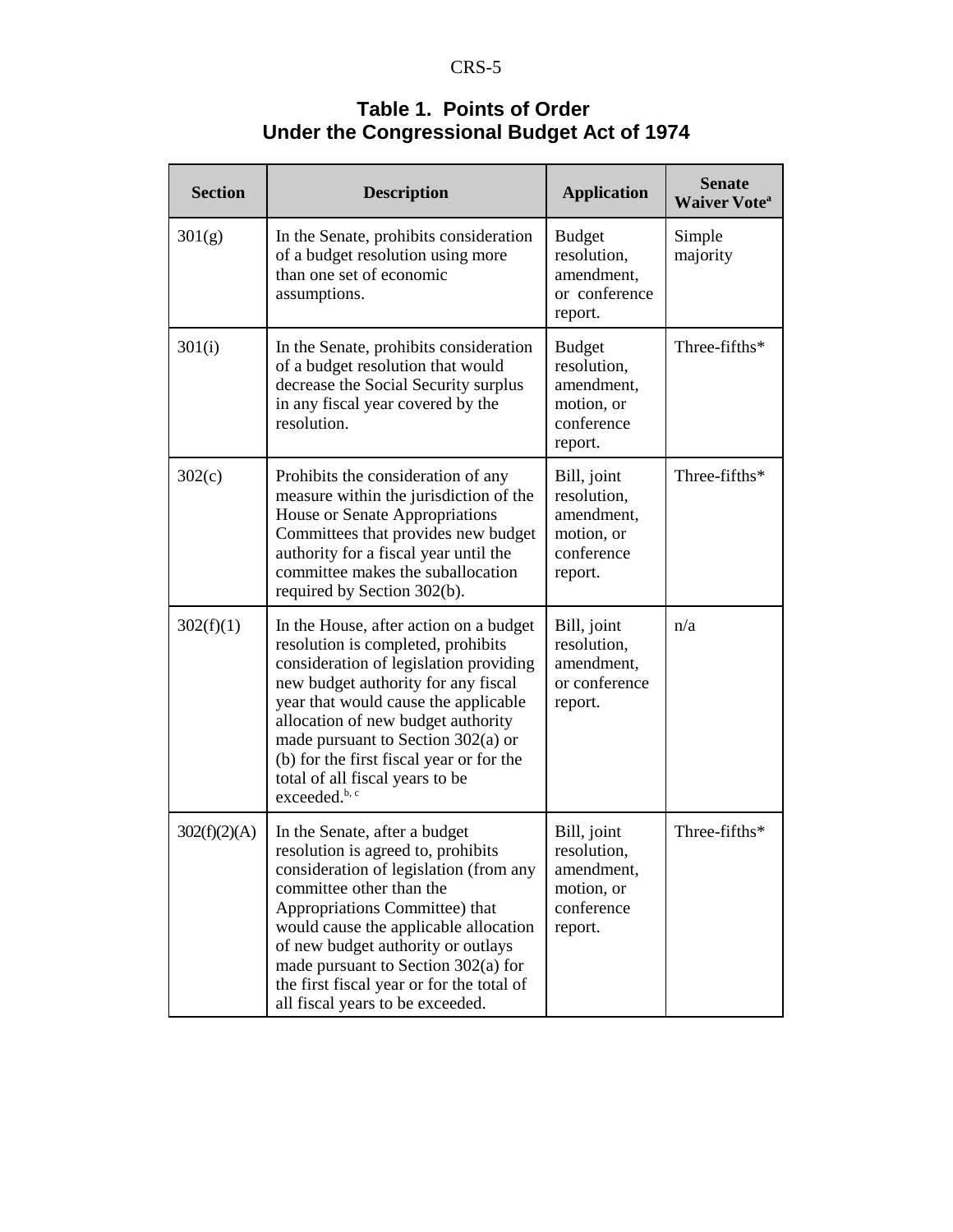| <b>Section</b> | <b>Description</b>                                                                                                                                                                                                                                                                                                                                                                                           | <b>Application</b>                                                                                           | <b>Senate</b><br><b>Waiver Vote</b> <sup>a</sup> |
|----------------|--------------------------------------------------------------------------------------------------------------------------------------------------------------------------------------------------------------------------------------------------------------------------------------------------------------------------------------------------------------------------------------------------------------|--------------------------------------------------------------------------------------------------------------|--------------------------------------------------|
| 302(f)(2)(B)   | In the Senate, after a budget<br>resolution has been agreed to,<br>prohibits consideration of legislation<br>from the Appropriations Committee<br>that would cause the applicable<br>suballocation of new budget<br>authority or outlays made pursuant to<br>Section 302(b) to be exceeded.                                                                                                                  | Bill, joint<br>resolution,<br>amendment,<br>motion, or<br>conference<br>report.                              | Three-fifths*                                    |
| 303(a)         | Prohibits consideration of legislation<br>providing new budget authority, an<br>increase or decrease in revenues, an<br>increase or decrease in the public<br>debt limit, new entitlement authority<br>(in the Senate only), or an increase or<br>decrease in outlays (in the Senate<br>only) for a fiscal year until a<br>concurrent resolution for that fiscal<br>year has been agreed to. <sup>b, d</sup> | Bill, joint<br>resolution,<br>amendment,<br>motion, or<br>conference<br>report.                              | Simple<br>majority <sup>e</sup>                  |
| 303(c)         | In the Senate, prohibits consideration<br>of any appropriations measure until a<br>concurrent resolution for that fiscal<br>year has been agreed to, and an<br>allocation has been made to the<br>Committee on Appropriations under<br>Section $302(a)$ . <sup>d</sup>                                                                                                                                       | Bill, joint<br>resolution,<br>amendment of<br>conference<br>report.                                          | Simple<br>majority <sup>e</sup>                  |
| 305(b)(2)      | In the Senate, prohibits consideration<br>of nongermane amendments.                                                                                                                                                                                                                                                                                                                                          | Amendment.                                                                                                   | Three-fifths                                     |
| 305(c)(4)      | In the Senate, prohibits consideration<br>of nongermane amendments to<br>amendments in disagreement to a<br>budget resolution (Section 310(e)<br>applies this prohibition to<br>amendments in disagreement to<br>reconciliation legislation as well).                                                                                                                                                        | Amendment<br>in<br>disagreement<br>to a budget<br>resolution<br>$($ or to<br>reconciliation<br>legislation). | Three-fifths                                     |
| 305(d)         | In the Senate, prohibits a vote on a<br>budget resolution unless the figures<br>contained in the resolution are<br>mathematically consistent.                                                                                                                                                                                                                                                                | <b>Budget</b><br>resolution or<br>conference<br>report.                                                      | Simple<br>majority                               |
| 306            | Prohibits consideration of matters<br>within the jurisdiction of the House<br>or Senate Budget Committee except<br>when it is a measure reported by the<br>committee, or the committee is<br>discharged from further<br>consideration of the measure, or an<br>amendment to such a measure.                                                                                                                  | Bill,<br>resolution,<br>amendment,<br>motion, or<br>conference<br>report.                                    | Three-fifths                                     |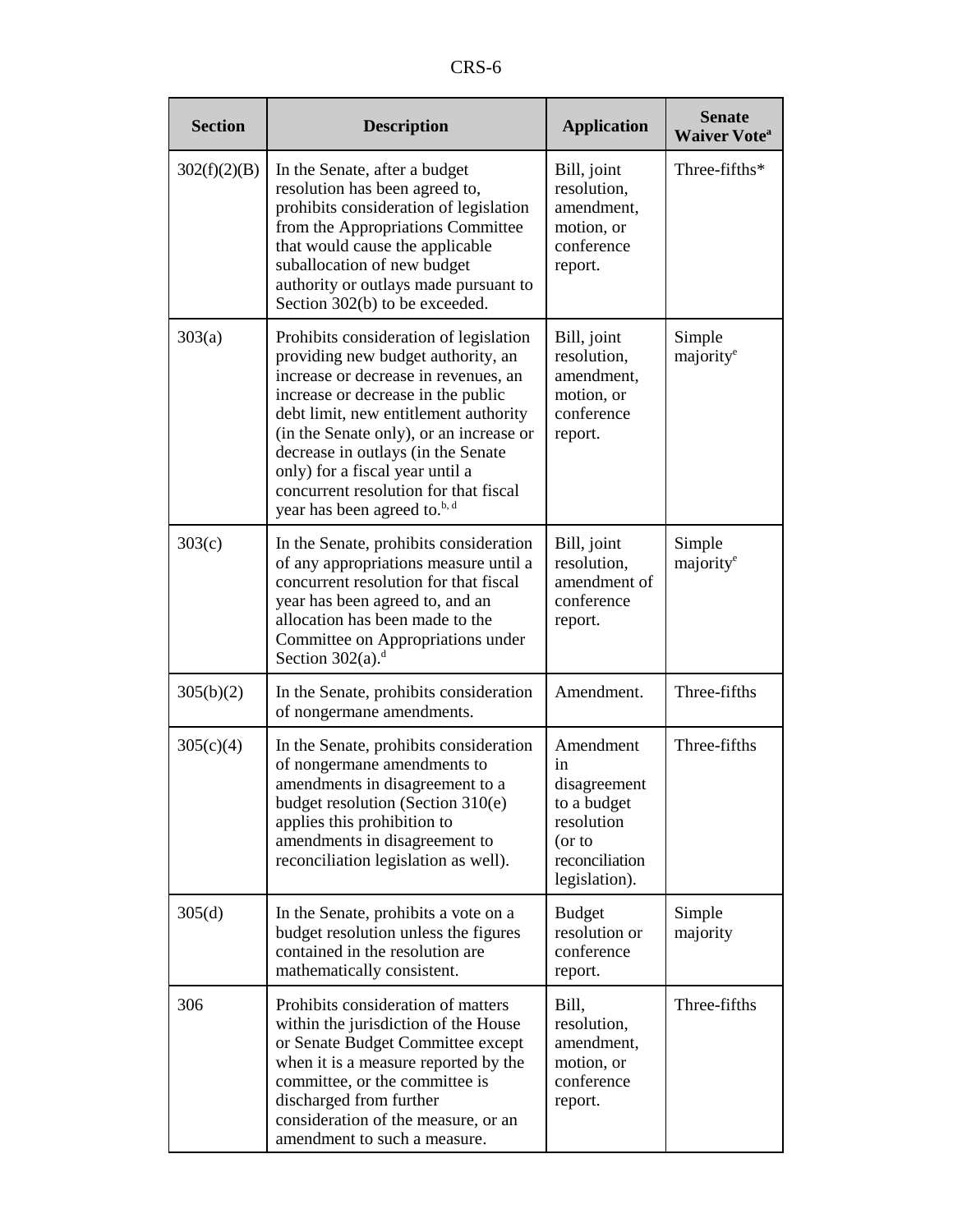| <b>Section</b> | <b>Description</b>                                                                                                                                                                                                                                                                                                                                     | <b>Application</b>                                                              | <b>Senate</b><br><b>Waiver Vote</b> <sup>a</sup> |
|----------------|--------------------------------------------------------------------------------------------------------------------------------------------------------------------------------------------------------------------------------------------------------------------------------------------------------------------------------------------------------|---------------------------------------------------------------------------------|--------------------------------------------------|
| 309            | In the House, prohibits consideration<br>of an adjournment resolution for<br>more than three calendar days during<br>July until the House has approved all<br>regular appropriations bills for the<br>upcoming fiscal year.                                                                                                                            | Resolution.                                                                     | n/a                                              |
| 310(d)         | Prohibits the consideration of<br>amendments to reconciliation<br>legislation that would increase the<br>deficit either by increasing outlays or<br>reducing revenues, except that in the<br>Senate a motion to strike a provision<br>shall always be in order. <sup>f</sup>                                                                           | Amendment.                                                                      | Three-fifths                                     |
| 310(e)         | In the Senate, prohibits consideration<br>of nongermane amendments to<br>reconciliation legislation or to<br>amendments in disagreement to<br>reconciliation (by reference to<br>Sections 305(b)(2) and 305(c)(4)). <sup>8</sup>                                                                                                                       | Amendment.                                                                      | Three-fifths                                     |
| 310(f)         | In the House, prohibits consideration<br>of an adjournment resolution of more<br>than three calendar days during July<br>until the House has completed action<br>on any required reconciliation<br>legislation.                                                                                                                                        | Resolution.                                                                     | n/a                                              |
| 310(g)         | Prohibits the consideration of<br>reconciliation legislation that<br>contains recommendations with<br>respect to Social Security.                                                                                                                                                                                                                      | Bill, joint<br>resolution,<br>amendment,<br>motion, or<br>conference<br>report. | Three-fifths*                                    |
| 311(a)(1)      | In the House, prohibits consideration<br>of legislation that would cause new<br>budget authority or outlays to exceed<br>or revenues to fall below the levels<br>set forth in the budget resolution for<br>the first fiscal year or for the total of<br>all fiscal years for which allocations<br>are made pursuant to Section 302<br>$(a)$ , $(b, h)$ | Bill, joint<br>resolution,<br>amendment,<br>motion, or<br>conference<br>report. | n/a                                              |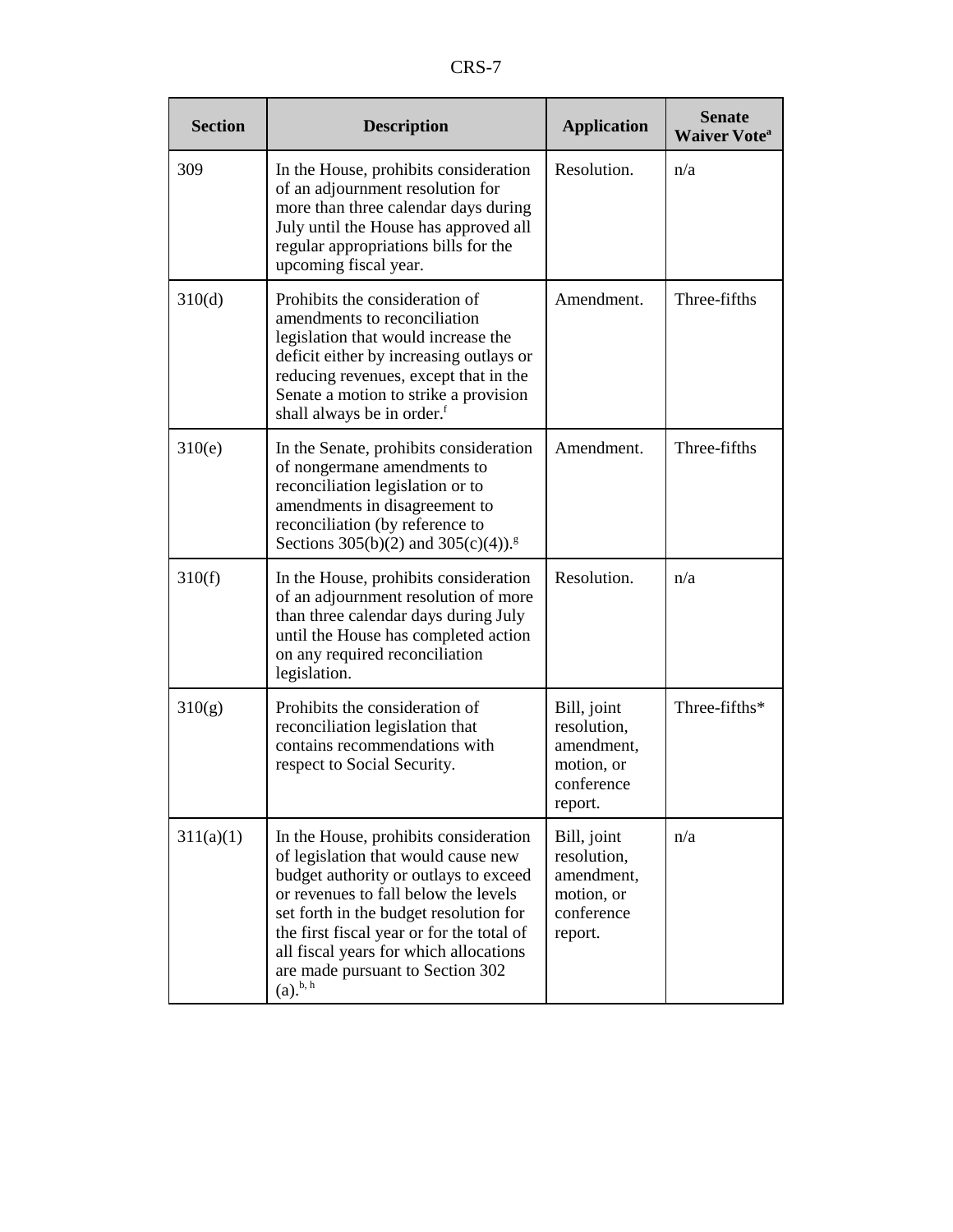| <b>Section</b> | <b>Description</b>                                                                                                                                                                                                                                                                                                                                                                                                        | <b>Application</b>                                                                                                           | <b>Senate</b><br><b>Waiver Vote</b> <sup>a</sup> |
|----------------|---------------------------------------------------------------------------------------------------------------------------------------------------------------------------------------------------------------------------------------------------------------------------------------------------------------------------------------------------------------------------------------------------------------------------|------------------------------------------------------------------------------------------------------------------------------|--------------------------------------------------|
| 311(a)(2)      | In the Senate, prohibits consideration<br>of legislation that would cause new<br>budget authority or outlays to exceed<br>the levels set forth in the budget<br>resolution for the first fiscal year, or<br>revenues to fall below the levels set<br>forth in the budget resolution for the<br>first fiscal year or for the total of all<br>fiscal years for which allocations are<br>made pursuant to Section $302(a)$ . | Bill, joint<br>resolution,<br>amendment,<br>motion, or<br>conference<br>report.                                              | Three-fifths*                                    |
| 311(a)(3)      | In the Senate, prohibits consideration<br>of legislation that would cause a<br>decrease in Social Security surpluses<br>or an increase in Social Security<br>deficits relative to the level set forth<br>in the budget resolution for the first<br>fiscal year or for the total of all fiscal<br>years for which allocations are made<br>pursuant to Section $302(a)$ .                                                   | Bill, joint<br>resolution,<br>amendment,<br>motion, or<br>conference<br>report.                                              | Three-fifths*                                    |
| 312(b)         | In the Senate, prohibits the<br>consideration of legislation that<br>would cause any of the discretionary<br>spending limits specified in Section<br>$251(c)$ of the Balanced Budget and<br>Emergency Deficit Control Act of<br>1985, as amended, to be exceeded. $\mathbf{i}$                                                                                                                                            | Bill, joint<br>resolution,<br>amendment,<br>motion, or<br>conference<br>report.                                              | Three-fifths*                                    |
| 312(c)         | In the Senate, prohibits consideration<br>of a budget resolution that provides<br>for a deficit in excess of the<br>maximum deficit amount specified in<br>the Balanced Budget and Emergency<br>Deficit Control Act of 1985, as<br>amended, for the first fiscal year set<br>forth in the resolution. <sup>j</sup>                                                                                                        | <b>Budget</b><br>resolution,<br>amendment,<br>or conference<br>report.                                                       | Three-fifths*                                    |
| 313            | In the Senate prohibits consideration<br>of extraneous provisions in<br>reconciliation legislation. <sup>k</sup>                                                                                                                                                                                                                                                                                                          | Reconciliation<br>bill or<br>resolution<br>(any title or<br>provision),<br>amendment,<br>motion, or<br>conference<br>report. | Three-fifths                                     |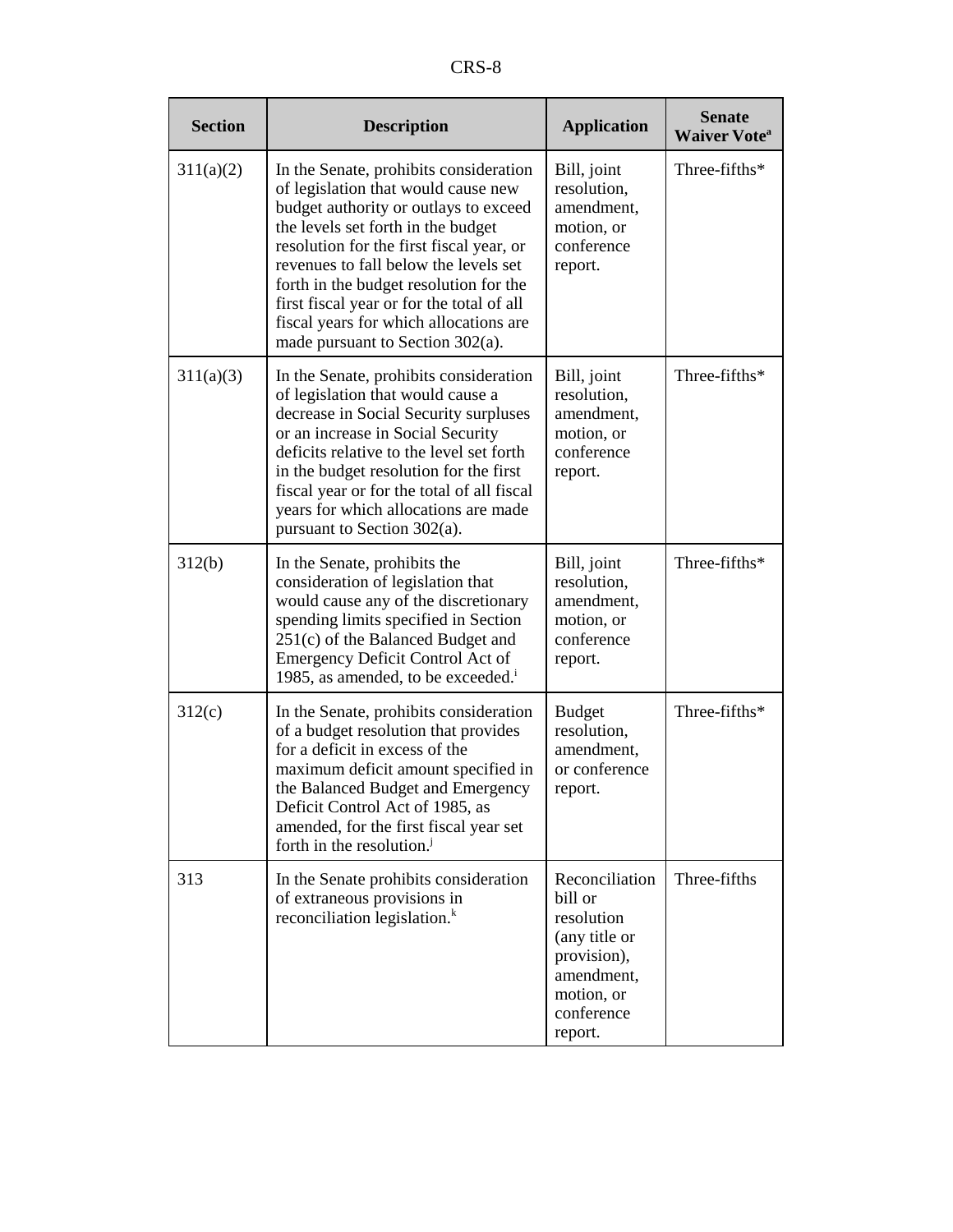| <b>Section</b> | <b>Description</b>                                                                                                                                                                                        | <b>Application</b>                                                              | <b>Senate</b><br><b>Waiver Vote</b> <sup>a</sup> |
|----------------|-----------------------------------------------------------------------------------------------------------------------------------------------------------------------------------------------------------|---------------------------------------------------------------------------------|--------------------------------------------------|
| 401(a)         | Prohibits consideration of legislation<br>providing new contract authority,<br>borrowing authority, or credit<br>authority not limited to amounts<br>provided in appropriations acts. <sup>1</sup>        | Bill, joint<br>resolution,<br>amendment,<br>motion, or<br>conference<br>report. | Simple<br>majority                               |
| 401(b)         | Prohibits consideration of legislation<br>providing new entitlement authority<br>that is to become effective during the<br>current fiscal year. <sup>j</sup>                                              | Bill, joint<br>resolution,<br>amendment,<br>motion, or<br>conference<br>report. | Simple<br>majority                               |
| 425(a)(1)      | Prohibits consideration of legislation<br>reported by a committee unless the<br>committee has published a statement<br>by CBO on the direct costs of federal<br>mandates.                                 | Bill or joint<br>resolution.                                                    | Simple<br>majority <sup>e</sup>                  |
| 425(a)(2)      | Prohibits consideration of legislation<br>that would increase the direct costs<br>of federal intergovernmental<br>mandates by an amount greater than<br>the thresholds specified in Section<br>$424(a)$ . | Bill, joint<br>resolution,<br>amendment,<br>motion, or<br>conference<br>report. | Simple<br>majority <sup>e</sup>                  |
| 426            | In the House, prohibits consideration<br>of a rule or order that would waive<br>the application of Section 425.                                                                                           | Resolution,<br>rule, or order.                                                  | n/a                                              |

- a. This column indicates the type of Senate vote (as provided under Section 904 of the Congressional Budget Act) necessary to approve a motion to waive the point of order listed. The term "simple majority" means that the provision may be waived by a majority vote of the Members voting, a quorum being present. The term "three-fifths" means that a motion to waive the provision must be approved by three-fifths of the Members "duly chosen and sworn." For those provisions, which are marked with an asterisk (\*), the three-fifths requirement is scheduled to expire on September 30, 2017, (as identified under Section 904(e) and extended under S.Con.Res. 21 (110<sup>th</sup> Congress)), reverting to simple majority after that time. See footnote 7 in the text of this report for details on previous extensions. The same voting requirement (either simple majority or three-fifths) would also apply to a vote to appeal a ruling of the chair connected with a point of order. The term "n/a" is used for those provisions that apply in the House only.
- b. Section 302(g) of the Congressional Budget Act (known as the Pay-As-You-Go exception) provides that Sections  $302(f)(1)$ ,  $303(a)$  (after April 15), and  $311(a)$ , as it applies to revenues, shall not apply in the House to legislation (bill, joint resolution, amendment, or conference report) if for each fiscal year covered by the most recently agreed to budget resolution such legislation would not increase the deficit if added to other changes in revenues or direct spending provided in the budget resolution pursuant to pay-as-you-go procedures included under Section 301(b)(8).
- c. In the 109<sup>th</sup> Congress, the House adopted a provision in H.Res. 248 establishing that during the 109<sup>th</sup> Congress there would be a separate point of order in the Committee of the Whole against a motion to rise and report a general appropriations bill if that bill, as amended, were in a breach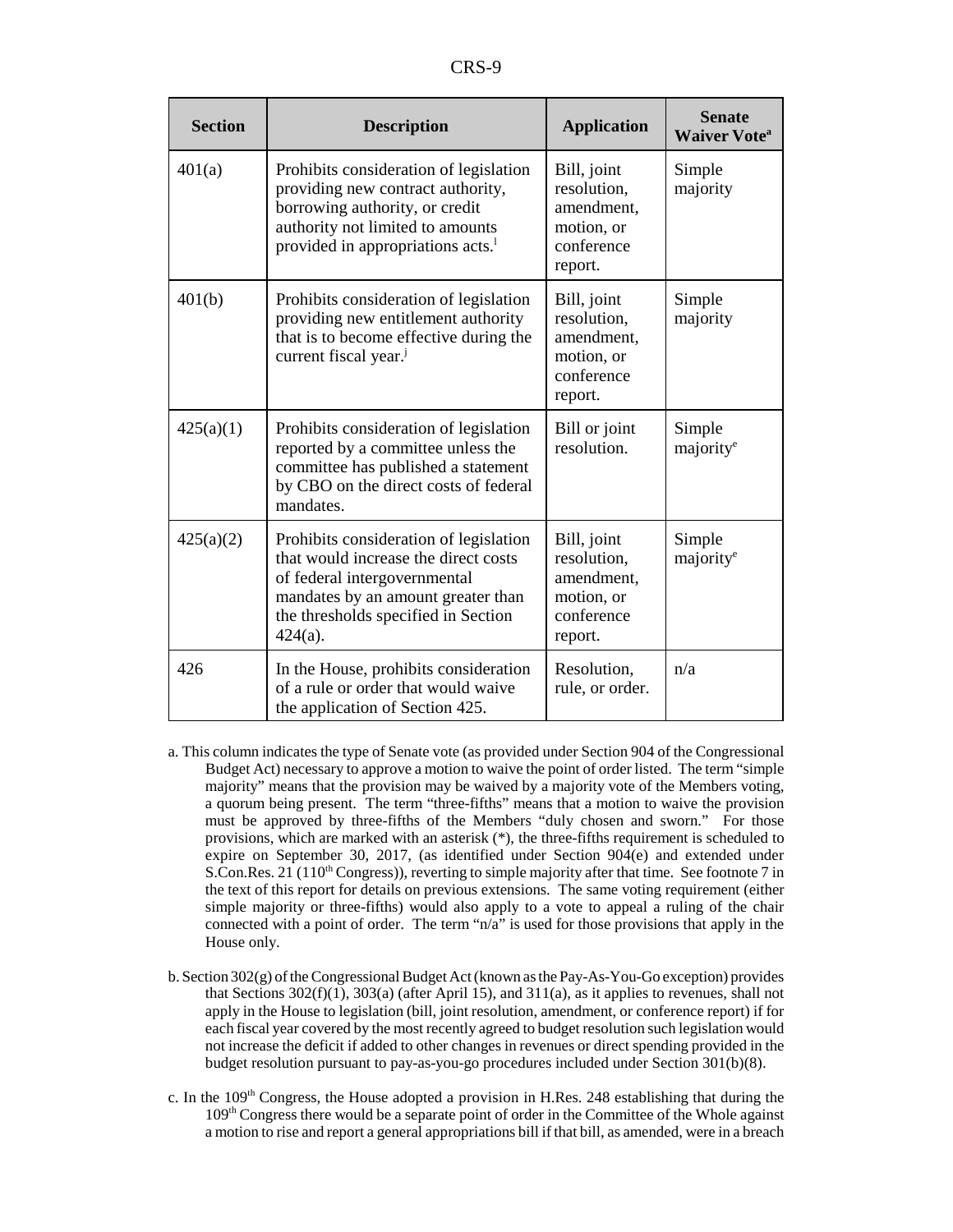#### CRS-10

of the appropriate 302(b) allocation. This provision was subsequently readopted in the  $110<sup>th</sup>$ Congress as a separate order of the House under section 511(a)(5) of H.Res. 6 (110<sup>th</sup> Congress).

- d. Section 303(b) sets forth exceptions to the prohibitions under 303(a). In the House, the point of order does not apply to (1) advance discretionary new budget authority that first become available for the first or second fiscal year after the first fiscal year covered in a budget resolution; (2) revenue legislation that is to first become effective after the first fiscal year covered in a budget resolution; (3) general appropriations bills after May 15; or (4) any bill or joint resolution unless it is reported by a committee (see also table note b above for an additional exception to 303(a) provided under Section 302(g)). It is not clear how the provision in House Rule XXI, clause 8, that points of order under Title III of the Budget Act "shall operate without regard to whether the measure concerned has been reported from committee" would apply to this section. In the Senate, the point of order does not apply to advance appropriations for the first or second fiscal year after the first fiscal year covered in a budget resolution. The application of this point of order to appropriations bills in the Senate is provided specifically under Section  $303(c)$ , which requires an allocation be made to the Senate Appropriations Committee under Section 302(a) as well as agreement on a budget resolution.
- e. The points of order under Sections 303(a), 303(c), 425(a), and 425(b) were made subject to the three-fifths threshold under Section 403(b) of H.Con.Res. 95 (109<sup>th</sup> Congress). Section 205 of S.Con.Res. 21  $(110<sup>th</sup> Congress)$  provides that Section 403 of H.Con.Res. 95  $(109<sup>th</sup> Congress)$ shall no longer apply in the Senate.
- f. In the House, the impact of amendments is measured in relation to the levels in the reconciliation measure. In the Senate, the impact is measured in relation to the levels provided in the reconciliation instructions which relate to the measure.
- g. Section 204(g) of H.Con.Res. 290 (106<sup>th</sup> Congress) provides that for purposes of interpreting Section 305(b)(2) of the Budget Act, an amendment is not germane if it contains predominately precatory language (e.g., Sense of the Senate provisions).
- h. Section 311(c) provides that 311(a) shall not apply in the House to legislation that would not cause a committee's spending allocation under 302(a) to be exceeded.
- i. Section 251(c) of the Balanced Budget and Emergency Deficit Control Act of 1985, as amended, expired at the end of FY2002.
- j. Currently no maximum deficit amounts are specified under the Balanced Budget and Emergency Deficit Control Act of 1985, as amended.
- k. For more information on this provision (known as the "Byrd Rule"), see CRS Report RL30862, *Budget Reconciliation Procedures: The Senate's "Byrd Rule,"* by Robert Keith.
- l. Section 401(d) provides that Sections 401(a) and 401(b) shall not apply to new spending authority described in those sections that flow from (1) a trust fund established under the Social Security Act or any other trust fund for which 90% or more of its expenditures are supported by dedicated revenues; (2) certain wholly owned or mixed ownership government corporations; or (3) gifts or bequests made to the United States for a specific purpose.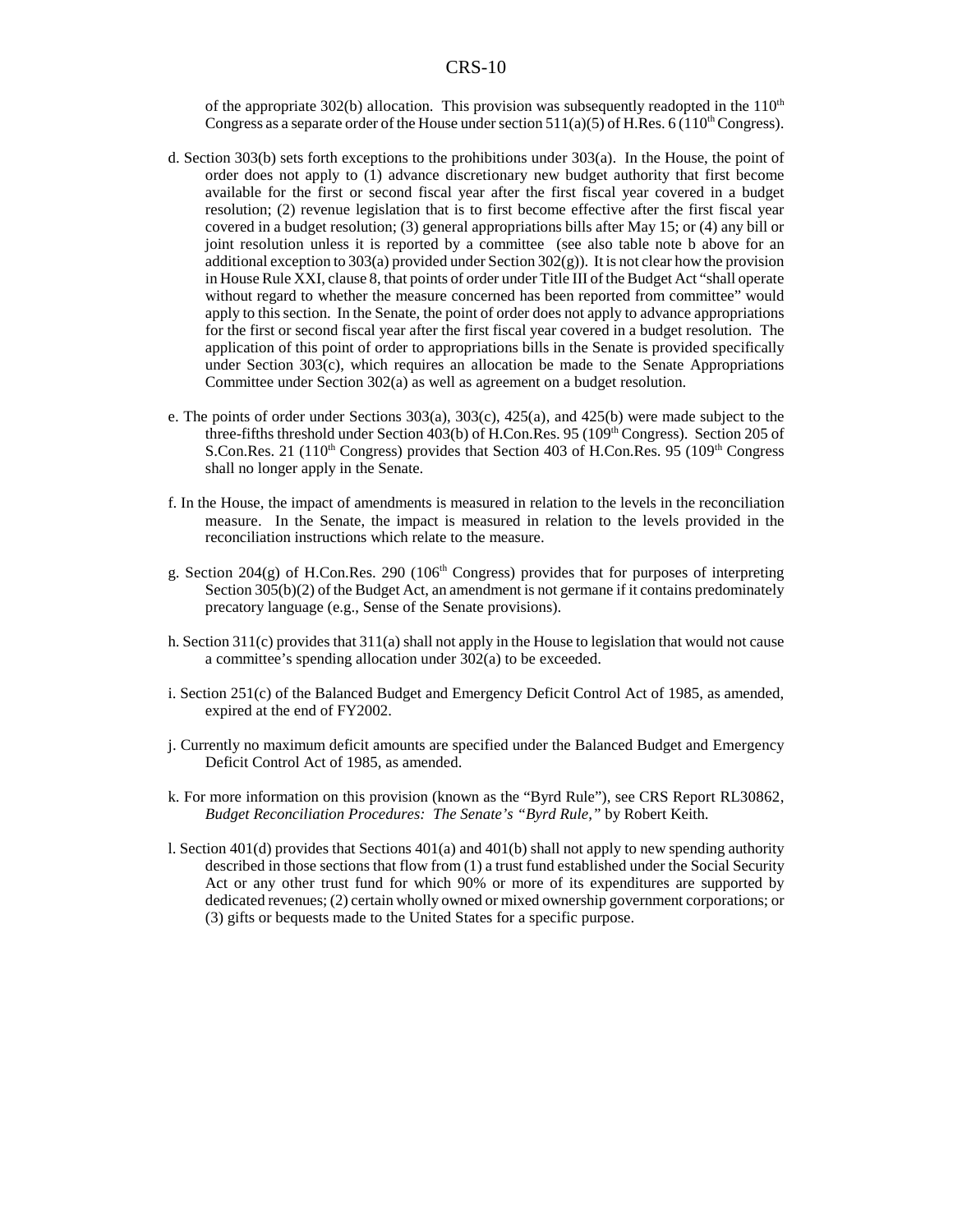#### CRS-11

| Table 2. Points of Order Under S.Con.Res. 70 (110 <sup>th</sup> Congress) |
|---------------------------------------------------------------------------|
| (Budget Resolution for FY2009)                                            |

| <b>Section</b> | <b>Description</b>                                                                                                                                                                                                                                                                                                                                                                                           | <b>Application</b>                                                              | <b>Senate</b><br><b>Waiver</b><br>Vote <sup>a</sup> |
|----------------|--------------------------------------------------------------------------------------------------------------------------------------------------------------------------------------------------------------------------------------------------------------------------------------------------------------------------------------------------------------------------------------------------------------|---------------------------------------------------------------------------------|-----------------------------------------------------|
| 302(a)         | In the House, prohibits the consideration<br>of advance appropriations, except as<br>provided in this budget resolution. <sup>b</sup>                                                                                                                                                                                                                                                                        | Bill, joint<br>resolution,<br>amendment, or<br>conference<br>report.            | n/a                                                 |
| 311(b)         | In the Senate, prohibits the consideration<br>of a measure that would cause a net<br>increase in deficits in excess of \$5<br>billion in any of the four 10-year periods<br>beginning in 2019 through 2058. <sup>c</sup>                                                                                                                                                                                     | Bill, joint<br>resolution,<br>amendment,<br>motion, or<br>conference<br>report. | Three-fifths                                        |
| 312(a)         | In the Senate, prohibits the consideration<br>of a measure or provisions that would<br>exceed any of the discretionary limits<br>for FY2008-FY2009 specified in<br>Section 312(b), including any<br>adjustments made under the provisions<br>of Section $312(c)$ . <sup>d</sup>                                                                                                                              | Bill, joint<br>resolution,<br>amendment,<br>motion, or<br>conference<br>report. | Three-fifths                                        |
| 313(a)         | In the Senate, prohibits the consideration<br>of advance appropriations, except as<br>specified in this budget resolution. <sup>e</sup>                                                                                                                                                                                                                                                                      | Bill, joint<br>resolution,<br>amendment,<br>motion, or<br>conference<br>report. | Three-fifths                                        |
| 314(a)         | In the Senate, prohibits the consideration<br>of appropriations legislation that<br>includes a change in a mandatory<br>program producing net costs as defined<br>in Section $314(b)$ . <sup>f</sup>                                                                                                                                                                                                         | Appropriations<br>measure,<br>amendment,<br>motion, or<br>conference<br>report. | Three-fifths                                        |
| 315(a)         | In the Senate, prohibits the consideration<br>of direct spending or revenue legislation<br>that would cause a net increase in the<br>deficit in excess of \$10 billion in any<br>fiscal year provided for in the most<br>recently adopted budget resolution<br>unless it is fully offset over the period of<br>all fiscal years provided for in the most<br>recently adopted budget resolution. <sup>8</sup> | Bill, joint<br>resolution,<br>amendment,<br>motion, or<br>conference<br>report. | Three-fifths                                        |

a. This column indicates the type of Senate vote necessary to approve a motion to waive the point of order listed. The term "three-fifths" means that a motion to waive the provision must be approved by three-fifths of the Members "duly chosen and sworn." The same voting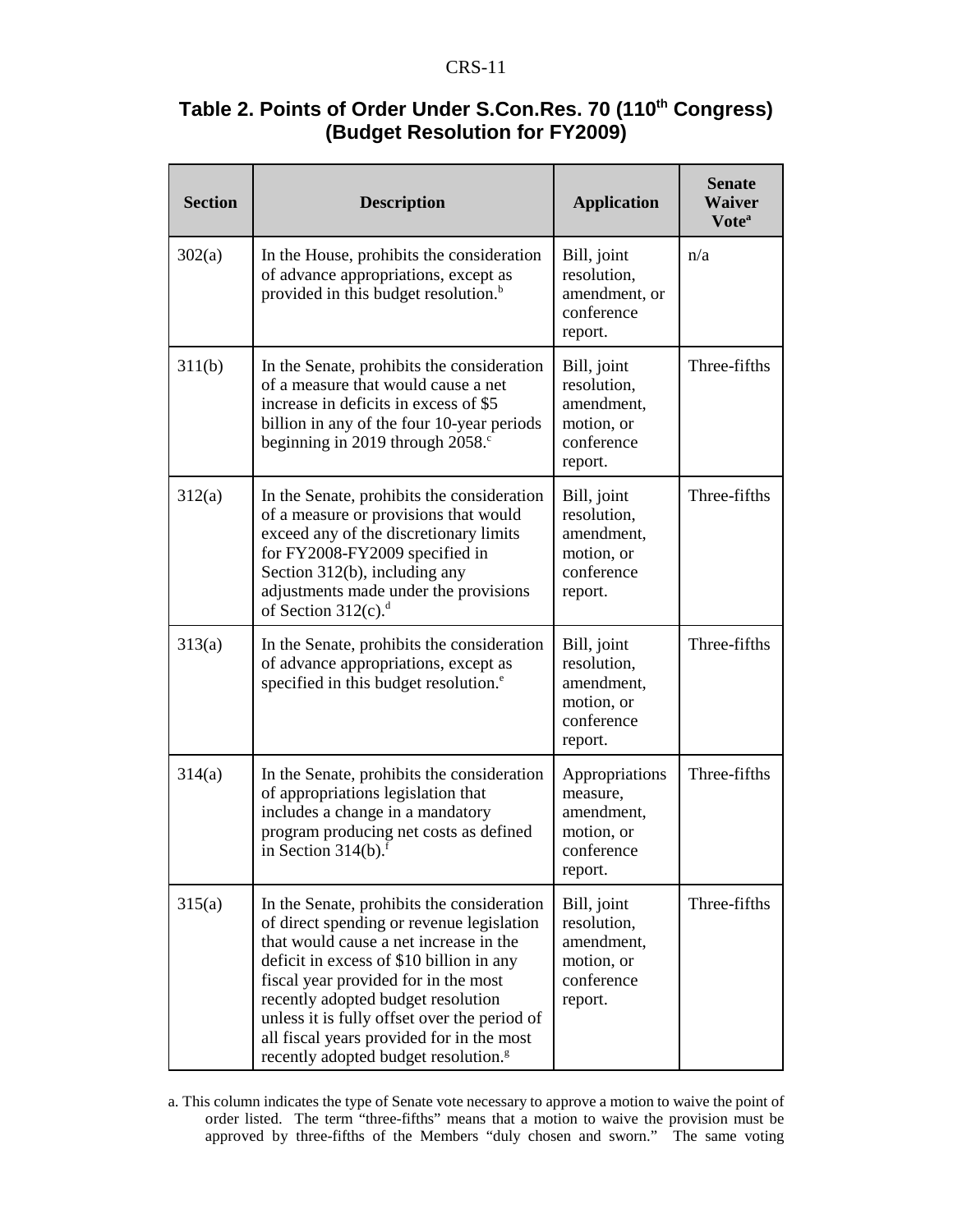requirement would also apply to a vote to appeal a ruling of the chair connected with the point of order.

- b. This section limits the consideration in the House of advance appropriations, except that advance appropriations may be provided for FY2010-FY2011 for those accounts specified in the joint explanatory statement of the conference report for this budget resolution (H.Rept. 110-659) in an aggregate amount not to exceed \$28.852 billion. See also the point of order in the Senate as provided in Section 313 of this budget resolution.
- c. This point of order supercedes earlier, similar points of order provided in H.Con.Res. 95 (108<sup>th</sup> Congress) and S.Con.Res. 21  $(110<sup>th</sup>$  Congress). This section is scheduled to expire on September 30, 2017.
- d. Section 301 establishes similar adjustments for the House, but does not establish a point of order to enforce a discretionary spending limit.
- e. This section limits the consideration in the Senate of advance appropriations, except that advance appropriations may be provided for FY2010-FY2011 for those accounts specified in the joint explanatory statement of the conference report for this budget resolution (H.Rept. 110-659) in an aggregate amount not to exceed \$28.852 billion, and for the Corporation for Public Broadcasting. This point of order supercedes earlier, similar points of order provided in H.Con.Res. 95 (109<sup>th</sup> Congress) and S.Con.Res. 21 (110<sup>th</sup> Congress).
- f. This point of order supercedes an earlier, similar point of order provided in S.Con.Res. 21 ( $110<sup>th</sup>$ Congress).
- g. This section is scheduled to expire on September 30, 2017.

#### **Table 3. Points of Order Under S.Con.Res. 21 (110th Congress) (Budget Resolution for FY2008)**

| <b>Section</b> | <b>Description</b>                                                                                                                                                                                                                                                                                                              | <b>Application</b>                                                                                    | <b>Senate</b><br>Waiver<br>Vote <sup>a</sup> |
|----------------|---------------------------------------------------------------------------------------------------------------------------------------------------------------------------------------------------------------------------------------------------------------------------------------------------------------------------------|-------------------------------------------------------------------------------------------------------|----------------------------------------------|
| 201(a)         | In the Senate, prohibits consideration of<br>any direct spending or revenue<br>legislation that would increase or cause<br>an on-budget deficit for the period of the<br>current fiscal year and the five ensuing<br>fiscal years or the period of the current<br>fiscal year and the ten ensuing fiscal<br>years. <sup>b</sup> | Bill, joint<br>resolution,<br>amendment, or<br>conference<br>report.                                  | Three-fifths                                 |
| 202(a)         | In the Senate, prohibits consideration of<br>reconciliation legislation that would<br>increase or cause a deficit (or decrease a<br>surplus) for the period of the current<br>fiscal year and the five ensuing fiscal<br>years or the period of the current fiscal<br>year and the ten ensuing fiscal years.                    | Bill,<br>resolution,<br>amendment,<br>amendment<br>between the<br>houses, or<br>conference<br>report. | Three-fifths                                 |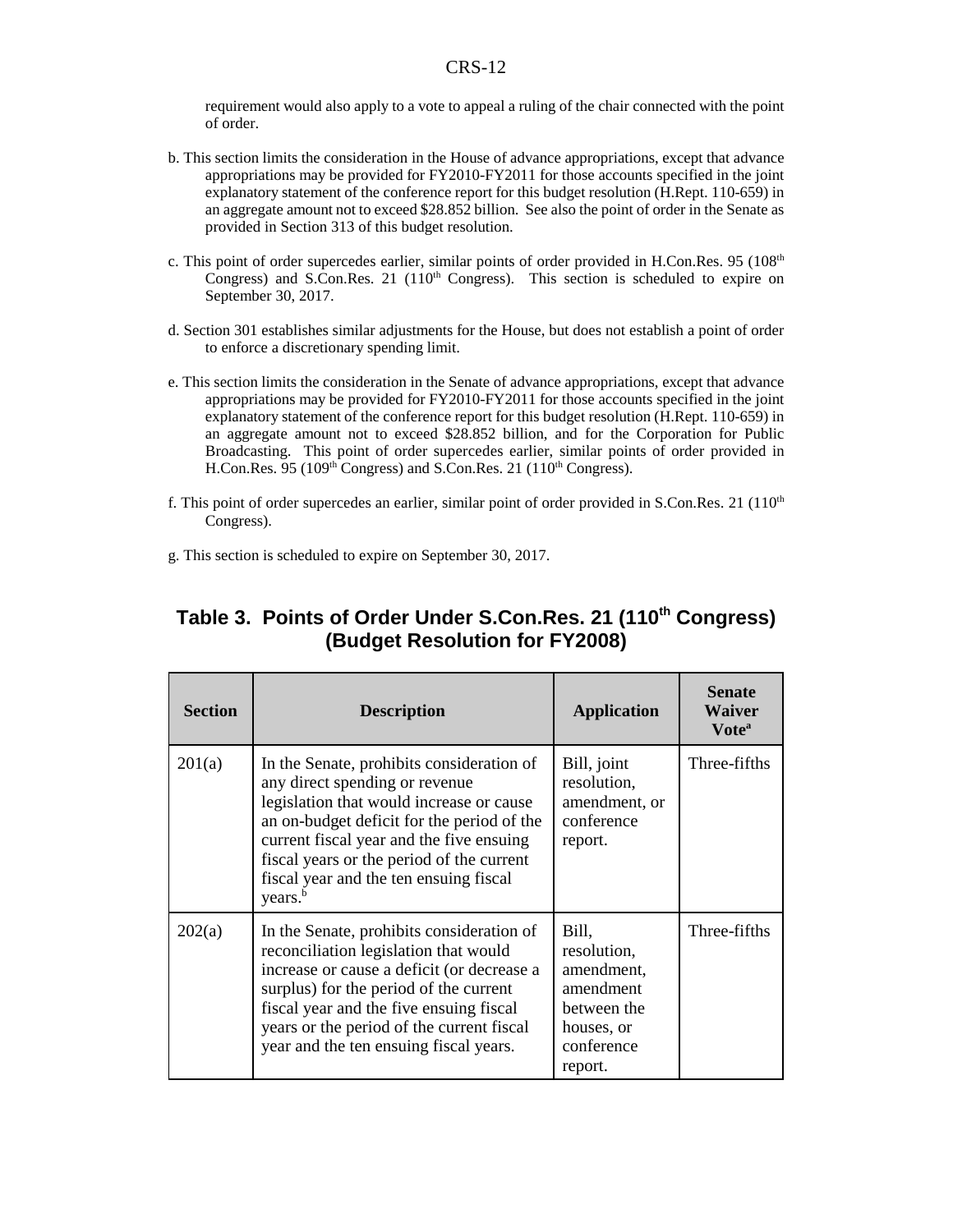| D.<br>. . T |  |
|-------------|--|
|-------------|--|

| <b>Section</b> | <b>Description</b>                                                                                                                                                                                                                                                                                                                                                                                    | <b>Application</b>                                             | <b>Senate</b><br><b>Waiver</b><br><b>Vote</b> <sup>a</sup> |
|----------------|-------------------------------------------------------------------------------------------------------------------------------------------------------------------------------------------------------------------------------------------------------------------------------------------------------------------------------------------------------------------------------------------------------|----------------------------------------------------------------|------------------------------------------------------------|
| 204(a)(5)      | In the Senate, prohibits consideration of<br>provisions that include an emergency<br>designation as allowed under Section<br>$204(a)(2)$ of this budget resolution to<br>provide for exemption in the Senate<br>from budget enforcement mechanisms<br>under Sections 302 and 311 of the<br>Congressional Budget Act of 1974,<br>Sections 201, 203, and 207 of this<br>budget resolution. <sup>c</sup> | Bill.<br>resolution,<br>amendment, or<br>conference<br>report. | Three-fifths                                               |

- a. This column indicates the type of Senate vote necessary to approve a motion to waive the point of order listed. The term "three-fifths" means that a motion to waive the provision must be approved by three-fifths of the Members "duly chosen and sworn." The same voting requirement would also apply to a vote to appeal a ruling of the chair connected with the point of order.
- b. This point of order supercedes earlier, similar points of order provided in H.Con.Res.  $67$  ( $104<sup>th</sup>$ Congress), H.Con.Res.  $68(106<sup>th</sup> Congress)$ , and H.Con.Res. 95 ( $108<sup>th</sup> Congress$ ). This section is scheduled to expire on September 30, 2017. Paragraph 5 of this section specifically excludes the budget resolution or and legislation that affects or continues the full funding of the deposit insurance guarantee commitment in effect on the date of enactment of the Budget Enforcement Act of 1990. Paragraph 6 of this section provides that the point of order would not apply in cases in which direct spending and revenue legislation when taken together with other direct spending and revenue legislation enacted since the beginning of the calendar year (and not accounted for in the baseline) result in a net decrease in the deficit (or increase in the surplus), although deficit reduction legislation enacted pursuant to reconciliation instructions may not be used in such calculations.
- c. This section concerns the use of emergency designations, but does not establish any point of order against the spending itself. It also requires committees reporting legislation that includes provisions designated as emergency to include in the accompanying written report a justification for the designation. Section 204(b) provides for the use of emergency designations to exempt in the House provisions so designated from budget enforcement mechanisms under Titles III and IV of the Congressional Budget Act. The section does not, however, establish a point of order similar to that of the Senate to enforce or limit the use of such a designation. The point of order in the Senate supercedes earlier, similar points of order provided in H.Con.Res. 68 and H.Con.Res. 290 (both  $106<sup>th</sup>$  Congress), H.Con.Res. 95 ( $108<sup>th</sup>$  Congress), Section  $14007(b)(2)$ of P.L. 108-287, and H.Con.Res. 95 (109<sup>th</sup> Congress). No expiration date is provided for the current point of order.